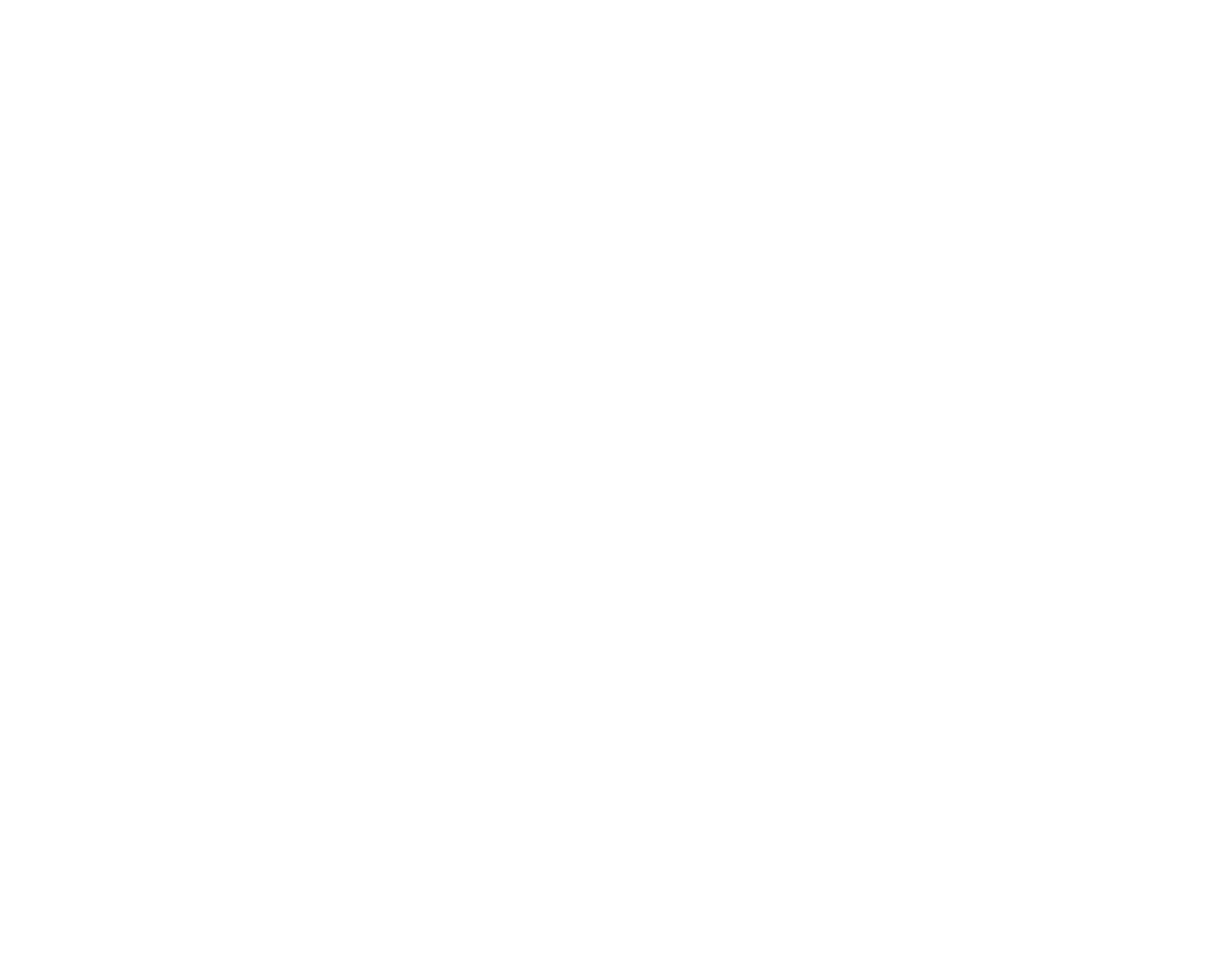|                                                         |                                   |     |     |     |                                                                        |     |        |          |                          |                          | <b>Two</b>               |       |            |                          |                          |         |             |                          |                          |                                                                                                  |               |                          |
|---------------------------------------------------------|-----------------------------------|-----|-----|-----|------------------------------------------------------------------------|-----|--------|----------|--------------------------|--------------------------|--------------------------|-------|------------|--------------------------|--------------------------|---------|-------------|--------------------------|--------------------------|--------------------------------------------------------------------------------------------------|---------------|--------------------------|
|                                                         |                                   |     |     |     |                                                                        |     |        |          |                          |                          | or                       |       | <b>Non</b> |                          |                          |         |             |                          |                          |                                                                                                  |               |                          |
|                                                         |                                   |     |     |     | <b>African</b><br><b>State District Campus American Hispanic White</b> |     |        | American |                          | Pacific More             |                          | Econ  | Econ       |                          |                          |         |             |                          |                          | Indian Asian Islander Races Disady Disady CWD CWOD EL Male Female Migrant Homeless Care Military | <b>Foster</b> |                          |
| Science                                                 | All Students 12%                  |     | 7%  | 2%  | 0%                                                                     | 2%  |        |          |                          |                          | *                        | $1\%$ | 13%        | 0%                       | 2%                       | $0\%$   | 2%          | 2%                       |                          |                                                                                                  |               |                          |
|                                                         | <b>CWD</b>                        | 6%  | 4%  | 0%  | $\ast$                                                                 | 0%  |        |          |                          |                          | $\overline{a}$           | 0%    | $\ast$     | 0%                       | $\overline{\phantom{0}}$ | 0%      | $\ast$      | $\ast$                   |                          |                                                                                                  |               |                          |
|                                                         | <b>CWOD</b>                       | 13% | 7%  | 2%  | $\ast$                                                                 | 2%  |        |          |                          |                          | $\ast$                   | 1%    | 14%        | $\overline{a}$           | 2%                       | $0\%$   | 2%          | 2%                       |                          |                                                                                                  |               |                          |
|                                                         | EL                                | 4%  | 5%  | 0%  | $\overline{\phantom{a}}$                                               | 0%  | $\ast$ |          |                          |                          | $\overline{a}$           | 0%    | $\ast$     | 0%                       | $0\%$                    | 0%      | 0%          | 0%                       |                          | $\ast$                                                                                           |               |                          |
|                                                         | Male                              | 14% | 8%  | 2%  | $\ast$                                                                 | 2%  |        |          |                          |                          | $\ast$                   | 2%    | $\ast$     | $\ast$                   | 2%                       | $0\%$   | 2%          | $\overline{\phantom{a}}$ |                          | $\ast$                                                                                           |               |                          |
|                                                         | Female                            | 10% | 6%  | 2%  | $\ast$                                                                 | 2%  | $\ast$ |          |                          |                          |                          | 0%    | 20%        | $\ast$                   | 2%                       | 0%      |             | 2%                       |                          | $\ast$                                                                                           |               |                          |
| <b>STAAR Percent at Approaches Grade Level or Above</b> |                                   |     |     |     |                                                                        |     |        |          |                          |                          |                          |       |            |                          |                          |         |             |                          |                          |                                                                                                  |               |                          |
| <b>All Grades</b>                                       |                                   |     |     |     |                                                                        |     |        |          |                          |                          |                          |       |            |                          |                          |         |             |                          |                          |                                                                                                  |               |                          |
| All Subjects                                            | All Students 67%                  |     | 63% | 50% | 21%                                                                    | 51% | 56%    |          |                          |                          | $\ast$                   | 48%   |            | 81% 18%                  |                          |         | 53% 48% 47% | 53%                      |                          | 41%                                                                                              |               |                          |
|                                                         | <b>CWD</b>                        | 38% | 31% | 18% | 0%                                                                     | 20% |        |          |                          | $\overline{\phantom{a}}$ | $\overline{\phantom{a}}$ | 15%   |            | $*18%$                   |                          |         | $-14\%$ 21% | 7%                       |                          |                                                                                                  |               |                          |
|                                                         | <b>CWOD</b>                       | 71% | 66% | 53% | 33%                                                                    | 53% | 56%    |          |                          | $\overline{a}$           | $\ast$                   | 51%   | 82%        | $\overline{\phantom{a}}$ |                          |         | 53% 50% 50% | 55%                      | $\overline{\phantom{a}}$ | 41%                                                                                              |               |                          |
|                                                         | EL                                | 47% | 54% | 48% | $\overline{\phantom{a}}$                                               | 48% | $\ast$ |          |                          |                          | $\overline{\phantom{a}}$ | 47%   |            | 78% 14%                  |                          |         | 50% 48% 45% | 51%                      |                          | 44%                                                                                              |               |                          |
|                                                         | Male                              | 65% | 60% | 47% | 10%                                                                    | 48% | 80%    |          |                          | $\overline{a}$           | *                        | 45%   |            | 78% 21%                  |                          |         | 50% 45% 47% | $\overline{\phantom{a}}$ | $\overline{a}$           | 30%                                                                                              |               |                          |
|                                                         | Female                            | 69% | 65% | 53% | 33%                                                                    | 54% | 46%    |          |                          |                          | $\overline{a}$           | 51%   | 84%        | 7%                       |                          | 55% 51% |             | 53%                      |                          | 57%                                                                                              |               |                          |
| Reading                                                 | All Students                      | 68% | 62% | 50% | 14%                                                                    | 51% | 57%    |          |                          | $\overline{a}$           | $\ast$                   | 48%   |            | 82% 20%                  |                          |         | 53% 48% 44% | 57%                      | $\overline{a}$           | 43%                                                                                              |               |                          |
|                                                         | <b>CWD</b>                        | 35% | 26% | 20% | $\ast$                                                                 | 23% |        |          |                          |                          | $\blacksquare$           | 17%   | $\ast$     | 20%                      | -1                       |         | 8% 26%      | $0\%$                    |                          |                                                                                                  |               |                          |
|                                                         | <b>CWOD</b>                       | 72% | 66% | 53% | $\ast$                                                                 | 53% | 57%    |          |                          |                          | $\ast$                   | 51%   | 81%        |                          |                          |         | 53% 50% 46% | 59%                      |                          | 43%                                                                                              |               |                          |
|                                                         | EL                                | 46% | 51% | 48% | $\overline{\phantom{a}}$                                               | 48% |        |          |                          |                          | $\blacksquare$           | 47%   | 75%        | 8%                       |                          |         | 50% 48% 40% | 55%                      |                          | $\ast$                                                                                           |               |                          |
|                                                         | Male                              | 63% | 57% | 44% | $\ast$                                                                 | 44% | $\ast$ |          |                          | $\overline{a}$           | $\ast$                   | 41%   | 80%        | 26%                      |                          |         | 46% 40% 44% | $\overline{\phantom{a}}$ |                          | $\ast$                                                                                           |               |                          |
|                                                         | Female                            | 72% | 68% | 57% | $\ast$                                                                 | 58% | 40%    |          |                          |                          |                          | 56%   | 86%        | 0%                       |                          | 59% 55% |             | 57%                      | $\overline{a}$           | $\ast$                                                                                           |               |                          |
|                                                         | Mathematics All Students          | 65% | 62% | 52% | 29%                                                                    | 52% | 71%    |          |                          | $\overline{a}$           | $\ast$                   | 50%   |            | 88% 16%                  |                          |         | 55% 49% 52% | 51%                      |                          | 57%                                                                                              |               |                          |
|                                                         | <b>CWD</b>                        | 39% | 34% | 16% | $\ast$                                                                 | 18% |        |          |                          | $\overline{\phantom{a}}$ | $\overline{\phantom{a}}$ | 13%   |            | $*$ 16%                  |                          |         | $-17\%$ 16% | 17%                      |                          |                                                                                                  |               |                          |
|                                                         | <b>CWOD</b>                       | 68% | 66% | 55% | $\ast$                                                                 | 54% | 71%    |          |                          |                          | $\ast$                   | 53%   | 88%        |                          |                          |         | 55% 51% 57% | 53%                      |                          | 57%                                                                                              |               |                          |
|                                                         | EL                                | 49% | 59% | 49% | $\overline{a}$                                                         | 49% | $\ast$ |          |                          | $\blacksquare$           |                          | 48%   |            | 75% 17%                  |                          |         | 51% 49% 50% | 48%                      | $\overline{\phantom{a}}$ | $\ast$                                                                                           |               |                          |
|                                                         | Male                              | 65% | 63% | 52% | $\ast$                                                                 | 53% | $\ast$ |          |                          |                          | $\ast$                   | 50%   | 80%        | 16%                      |                          |         | 57% 50% 52% | $\sim$                   |                          |                                                                                                  |               |                          |
|                                                         | Female                            | 65% | 62% | 51% | $\ast$                                                                 | 51% | 80%    |          |                          |                          |                          | 49%   | 100% 17%   |                          | 53% 48%                  |         |             | 51%                      |                          |                                                                                                  |               |                          |
| Science                                                 | All Students                      | 70% | 65% | 44% | 20%                                                                    | 47% |        |          |                          | $\overline{a}$           | $\ast$                   | 43%   |            | 63% 14%                  |                          |         | 46% 44% 43% | 46%                      |                          | $\ast$                                                                                           |               |                          |
|                                                         | <b>CWD</b>                        | 42% | 37% | 14% | $\ast$                                                                 | 17% |        |          |                          | $\overline{\phantom{a}}$ | $\overline{\phantom{a}}$ | 17%   |            | $*14%$                   |                          | $-20%$  | $\ast$      | $\ast$                   |                          |                                                                                                  |               |                          |
|                                                         | <b>CWOD</b>                       | 74% | 68% | 46% | $\ast$                                                                 | 48% | $\ast$ |          |                          | $\overline{\phantom{a}}$ | $\ast$                   | 45%   | 71%        | $\overline{\phantom{a}}$ |                          |         | 46% 46% 44% | 48%                      |                          | $\ast$                                                                                           |               |                          |
|                                                         | <b>EL</b>                         | 47% | 53% | 44% |                                                                        | 45% |        |          |                          |                          |                          | 43%   | $\ast$     | 20%                      |                          |         | 46% 44% 41% | 47%                      |                          | $\ast$                                                                                           |               |                          |
|                                                         | Male                              | 70% | 66% | 43% | $\ast$                                                                 | 44% | $\ast$ |          | $\overline{\phantom{a}}$ | $\overline{a}$           | $\ast$                   | 41%   | $\ast$     |                          |                          |         | 44% 41% 43% | $\overline{\phantom{a}}$ | $\overline{\phantom{a}}$ | $\ast$                                                                                           |               |                          |
|                                                         | Female                            | 71% | 65% | 46% | $\ast$                                                                 | 49% | $\ast$ |          |                          |                          |                          | 45%   | 60%        | $\ast$                   | 48% 47%                  |         |             | 46%                      |                          | $\ast$                                                                                           |               |                          |
| <b>STAAR Percent at Meets Grade Level or Above</b>      |                                   |     |     |     |                                                                        |     |        |          |                          |                          |                          |       |            |                          |                          |         |             |                          |                          |                                                                                                  |               |                          |
| <b>All Grades</b>                                       |                                   |     |     |     |                                                                        |     |        |          |                          |                          |                          |       |            |                          |                          |         |             |                          |                          |                                                                                                  |               |                          |
|                                                         | All Subjects   All Students   41% |     | 34% | 21% | 5%                                                                     | 22% | 11%    |          |                          |                          | *                        | 20%   | 38%        | 5%                       |                          |         | 23% 20% 22% | 21%                      | $\overline{a}$           | 12%                                                                                              |               |                          |
|                                                         | <b>CWD</b>                        | 21% | 16% | 5%  | 0%                                                                     | 6%  |        |          |                          |                          | $\overline{a}$           | 6%    | $\ast$     | 5%                       | $-1$                     | 3%      | 7%          | 0%                       |                          |                                                                                                  |               |                          |
|                                                         | <b>CWOD</b>                       | 44% | 36% | 23% | 8%                                                                     | 23% | 11%    |          |                          |                          | $\ast$                   | 22%   | 41%        |                          |                          |         | 23% 20% 23% | 22%                      |                          | 12%                                                                                              |               |                          |
|                                                         | EL                                | 20% | 25% | 20% | $\sim$                                                                 | 20% | $\ast$ |          |                          |                          |                          | 19%   | 39%        | 3%                       |                          |         | 20% 20% 20% | 19%                      | $\blacksquare$           | 11%                                                                                              |               |                          |
|                                                         | Male                              | 40% | 33% | 22% | 0%                                                                     | 22% | 40%    |          |                          |                          | $\ast$                   | 21%   | 35%        | 7%                       |                          |         | 23% 20% 22% |                          |                          | 10%                                                                                              |               |                          |
|                                                         | Female                            | 42% | 35% | 21% | 11%                                                                    | 22% | $0\%$  |          |                          |                          |                          | 20%   | 42%        | 0%                       | 22% 19%                  |         |             | 21%                      |                          | 14%                                                                                              |               | $\overline{\phantom{a}}$ |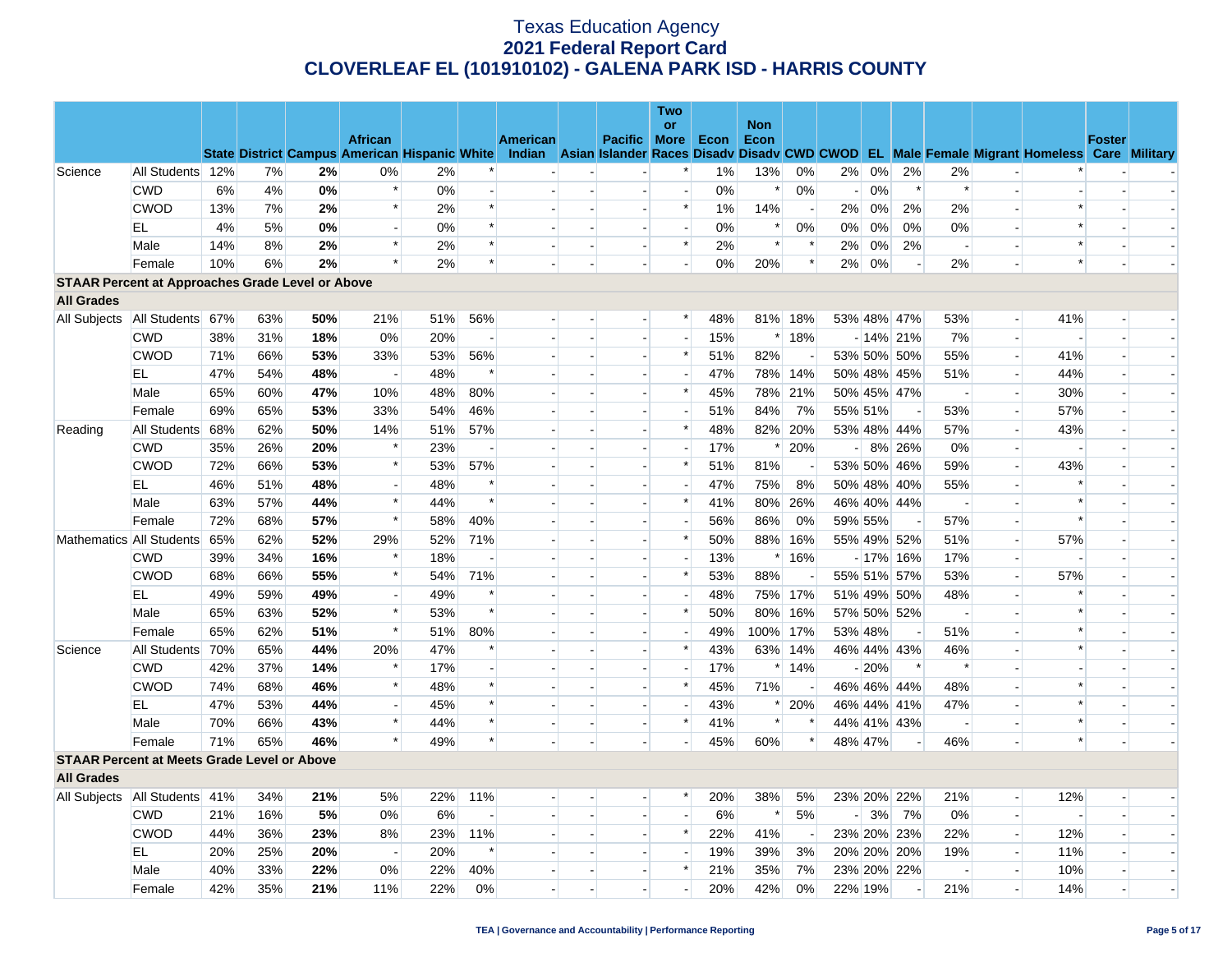|                                             |                          |     |     |     |                                                      |       |                          |                 |                          | Two                      |      |                    |                          |                |         |                          |                          |                          |                                                                                                  |               |  |
|---------------------------------------------|--------------------------|-----|-----|-----|------------------------------------------------------|-------|--------------------------|-----------------|--------------------------|--------------------------|------|--------------------|--------------------------|----------------|---------|--------------------------|--------------------------|--------------------------|--------------------------------------------------------------------------------------------------|---------------|--|
|                                             |                          |     |     |     | <b>African</b>                                       |       |                          | <b>American</b> | Pacific More             | <b>or</b>                | Econ | <b>Non</b><br>Econ |                          |                |         |                          |                          |                          |                                                                                                  | <b>Foster</b> |  |
|                                             |                          |     |     |     | <b>State District Campus American Hispanic White</b> |       |                          |                 |                          |                          |      |                    |                          |                |         |                          |                          |                          | Indian Asian Islander Races Disady Disady CWD CWOD EL Male Female Migrant Homeless Care Military |               |  |
| Reading                                     | All Students 44%         |     | 35% | 23% | 0%                                                   | 23%   | 29%                      |                 |                          | *                        | 22%  | 35%                | 4%                       |                |         | 24% 21% 22%              | 24%                      | $\overline{\phantom{a}}$ | 0%                                                                                               |               |  |
|                                             | <b>CWD</b>               | 20% | 15% | 4%  | $\ast$                                               | 5%    | $\overline{\phantom{a}}$ |                 | $\overline{\phantom{a}}$ | $\overline{\phantom{a}}$ | 4%   | $\ast$             | 4%                       | $\overline{a}$ | 0%      | 5%                       | 0%                       | $\overline{\phantom{a}}$ |                                                                                                  |               |  |
|                                             | <b>CWOD</b>              | 47% | 37% | 24% | $\ast$                                               | 25%   | 29%                      |                 |                          | $\ast$                   | 24%  | 38%                |                          |                |         | 24% 22% 24%              | 25%                      | $\overline{a}$           | 0%                                                                                               |               |  |
|                                             | EL                       | 20% | 23% | 21% | $\sim$                                               | 21%   | $\ast$                   |                 | $\overline{a}$           |                          | 20%  | 38%                | 0%                       |                |         | 22% 21% 19%              | 22%                      | $\overline{a}$           | $\ast$                                                                                           |               |  |
|                                             | Male                     | 40% | 31% | 22% | $\ast$                                               | 21%   | $\ast$                   |                 |                          | $\ast$                   | 21%  | 30%                | 5%                       |                |         | 24% 19% 22%              |                          | $\blacksquare$           |                                                                                                  |               |  |
|                                             | Female                   | 48% | 39% | 24% | $\ast$                                               | 25%   | 0%                       |                 |                          |                          | 23%  | 43%                | $0\%$                    |                | 25% 22% | $\overline{\phantom{a}}$ | 24%                      |                          | $\ast$                                                                                           |               |  |
|                                             | Mathematics All Students | 37% | 32% | 25% | 14%                                                  | 25%   | 0%                       |                 | $\overline{a}$           | $\ast$                   | 23%  | 47%                | 8%                       |                |         | 26% 23% 25%              | 24%                      | $\overline{\phantom{a}}$ | 29%                                                                                              |               |  |
|                                             | <b>CWD</b>               | 21% | 16% | 8%  | $\ast$                                               | 9%    |                          |                 |                          |                          | 8%   | $\ast$             | 8%                       |                |         | $-8\%$ 11%               | 0%                       | $\overline{\phantom{a}}$ |                                                                                                  |               |  |
|                                             | <b>CWOD</b>              | 39% | 34% | 26% | $\ast$                                               | 27%   | 0%                       |                 |                          | $\ast$                   | 25%  | 50%                |                          |                |         | 26% 24% 27%              | 25%                      | $\overline{a}$           | 29%                                                                                              |               |  |
|                                             | EL                       | 20% | 28% | 23% |                                                      | 23%   | $\ast$                   |                 |                          |                          | 22%  | 50%                | 8%                       |                |         | 24% 23% 24%              | 21%                      | $\overline{\phantom{a}}$ |                                                                                                  |               |  |
|                                             | Male                     | 37% | 33% | 25% | $\ast$                                               | 26%   | $\ast$                   |                 |                          | $\ast$                   | 24%  | 50%                | 11%                      |                |         | 27% 24% 25%              | $\overline{\phantom{a}}$ | $\overline{a}$           | $\ast$                                                                                           |               |  |
|                                             | Female                   | 36% | 31% | 24% | $\ast$                                               | 25%   | 0%                       |                 |                          |                          | 23%  | 43%                | 0%                       |                | 25% 21% | $\overline{\phantom{a}}$ | 24%                      | $\blacksquare$           |                                                                                                  |               |  |
| Science                                     | All Students             | 43% | 35% | 9%  | 0%                                                   | 10%   | $\ast$                   |                 |                          | $\ast$                   | 7%   | 25%                | 0%                       | 9%             |         | 6% 11%                   | 7%                       | $\blacksquare$           | $\ast$                                                                                           |               |  |
|                                             | <b>CWD</b>               | 22% | 19% | 0%  | $\ast$                                               | $0\%$ |                          |                 |                          |                          | 0%   | $\ast$             | 0%                       |                | 0%      | $\ast$                   | $\ast$                   | $\overline{\phantom{a}}$ |                                                                                                  |               |  |
|                                             | <b>CWOD</b>              | 46% | 36% | 9%  | $\ast$                                               | 10%   | $\ast$                   |                 |                          | $\ast$                   | 8%   | 29%                | $\overline{\phantom{a}}$ | 9%             |         | 6% 12%                   | 7%                       | $\overline{\phantom{a}}$ |                                                                                                  |               |  |
|                                             | EL                       | 17% | 21% | 6%  |                                                      | 6%    | $\ast$                   |                 |                          | $\overline{a}$           | 6%   | $\ast$             | 0%                       | 6%             | 6%      | 8%                       | 4%                       |                          |                                                                                                  |               |  |
|                                             | Male                     | 44% | 36% | 11% | $\ast$                                               | 12%   | $\ast$                   |                 |                          | $\ast$                   | 12%  | $\ast$             | $\ast$                   | 12%            |         | 8% 11%                   | $\overline{\phantom{a}}$ | $\blacksquare$           | $\ast$                                                                                           |               |  |
|                                             | Female                   | 42% | 33% | 7%  | $\ast$                                               | 7%    | $\ast$                   |                 |                          |                          | 4%   | 40%                | $\ast$                   | 7%             | 4%      | $\overline{\phantom{a}}$ | 7%                       |                          | $\ast$                                                                                           |               |  |
| <b>STAAR Percent at Masters Grade Level</b> |                          |     |     |     |                                                      |       |                          |                 |                          |                          |      |                    |                          |                |         |                          |                          |                          |                                                                                                  |               |  |
| <b>All Grades</b>                           |                          |     |     |     |                                                      |       |                          |                 |                          |                          |      |                    |                          |                |         |                          |                          |                          |                                                                                                  |               |  |
| All Subjects                                | All Students             | 18% | 12% | 9%  | 0%                                                   | 10%   | 0%                       |                 |                          | $\ast$                   | 9%   | 10%                | 2%                       | 10%            |         | 9% 10%                   | 9%                       | $\overline{a}$           | 6%                                                                                               |               |  |
|                                             | <b>CWD</b>               | 7%  | 4%  | 2%  | 0%                                                   | 2%    | $\overline{\phantom{a}}$ |                 |                          |                          | 2%   | $\ast$             | 2%                       |                | 0%      | 2%                       | 0%                       | $\blacksquare$           |                                                                                                  |               |  |
|                                             | <b>CWOD</b>              | 19% | 13% | 10% | 0%                                                   | 11%   | 0%                       |                 |                          | $\ast$                   | 10%  | 10%                | $\overline{a}$           | 10%            |         | 9% 11%                   | 9%                       | $\overline{\phantom{a}}$ | 6%                                                                                               |               |  |
|                                             | EL.                      | 7%  | 9%  | 9%  | $\overline{a}$                                       | 9%    | $\ast$                   |                 |                          |                          | 9%   | 6%                 | 0%                       | 9%             |         | 9% 10%                   | 7%                       | $\overline{a}$           | 0%                                                                                               |               |  |
|                                             | Male                     | 17% | 11% | 10% | 0%                                                   | 11%   | 0%                       |                 |                          | $\ast$                   | 10%  | 9%                 | 2%                       |                |         | 11% 10% 10%              | $\overline{\phantom{a}}$ | $\overline{\phantom{a}}$ | 10%                                                                                              |               |  |
|                                             | Female                   | 19% | 13% | 9%  | 0%                                                   | 9%    | 0%                       |                 |                          |                          | 9%   | 11%                | 0%                       | 9%             | 7%      | $\overline{\phantom{a}}$ | 9%                       | $\overline{\phantom{a}}$ | 0%                                                                                               |               |  |
| Reading                                     | All Students             | 18% | 11% | 10% | 0%                                                   | 10%   | 0%                       |                 |                          | $\ast$                   | 10%  | $0\%$              | 4%                       |                | 10% 10% | 8%                       | 11%                      | $\overline{\phantom{a}}$ | 0%                                                                                               |               |  |
|                                             | <b>CWD</b>               | 6%  | 3%  | 4%  | $\ast$                                               | 5%    |                          |                 |                          |                          | 4%   | $\ast$             | 4%                       | $\overline{a}$ | 0%      | 5%                       | 0%                       |                          |                                                                                                  |               |  |
|                                             | <b>CWOD</b>              | 20% | 12% | 10% | $\ast$                                               | 10%   | 0%                       |                 |                          | $\ast$                   | 11%  | 0%                 |                          |                | 10% 10% | 9%                       | 11%                      | $\overline{\phantom{a}}$ | 0%                                                                                               |               |  |
|                                             | EL                       | 7%  | 8%  | 10% | $\overline{\phantom{a}}$                             | 10%   | $\ast$                   |                 |                          |                          | 10%  | $0\%$              | 0%                       |                | 10% 10% | 8%                       | 11%                      | $\overline{\phantom{a}}$ |                                                                                                  |               |  |
|                                             | Male                     | 16% | 9%  | 8%  | $\ast$                                               | 9%    | $\ast$                   |                 |                          | $\ast$                   | 9%   | 0%                 | 5%                       | 9%             | 8%      | 8%                       | $\overline{\phantom{a}}$ | $\overline{a}$           |                                                                                                  |               |  |
|                                             | Female                   | 21% | 13% | 11% | $\ast$                                               | 11%   | 0%                       |                 |                          |                          | 11%  | $0\%$              | 0%                       |                | 11% 11% | $\overline{\phantom{a}}$ | 11%                      | $\overline{\phantom{a}}$ | ∗                                                                                                |               |  |
|                                             | Mathematics All Students | 17% | 13% | 12% | 0%                                                   | 13%   | 0%                       |                 |                          | $\ast$                   | 12%  | 18%                | 0%                       |                |         | 13% 10% 14%              | 9%                       | $\blacksquare$           | 14%                                                                                              |               |  |
|                                             | <b>CWD</b>               | 8%  | 4%  | 0%  | $\ast$                                               | 0%    | ÷,                       |                 |                          |                          | 0%   | $\ast$             | 0%                       |                | 0%      | 0%                       | 0%                       | $\overline{a}$           |                                                                                                  |               |  |
|                                             | <b>CWOD</b>              | 18% | 14% | 13% | $\ast$                                               | 14%   | 0%                       |                 |                          | $\ast$                   | 13%  | 19%                |                          |                |         | 13% 11% 16%              | 10%                      | $\overline{\phantom{a}}$ | 14%                                                                                              |               |  |
|                                             | EL                       | 8%  | 12% | 10% |                                                      | 10%   | $\ast$                   |                 |                          |                          | 10%  | 13%                | $0\%$                    |                |         | 11% 10% 15%              | 6%                       | $\blacksquare$           |                                                                                                  |               |  |
|                                             | Male                     | 18% | 14% | 14% | $\ast$                                               | 15%   | $\ast$                   |                 |                          | $\ast$                   | 14%  | 20%                | 0%                       |                |         | 16% 15% 14%              | $\overline{\phantom{a}}$ | $\overline{\phantom{a}}$ | $\ast$                                                                                           |               |  |
|                                             | Female                   | 16% | 13% | 9%  | $\ast$                                               | 10%   | 0%                       |                 |                          |                          | 9%   | 14%                | 0%                       | 10%            | 6%      | $\blacksquare$           | 9%                       |                          | $\ast$                                                                                           |               |  |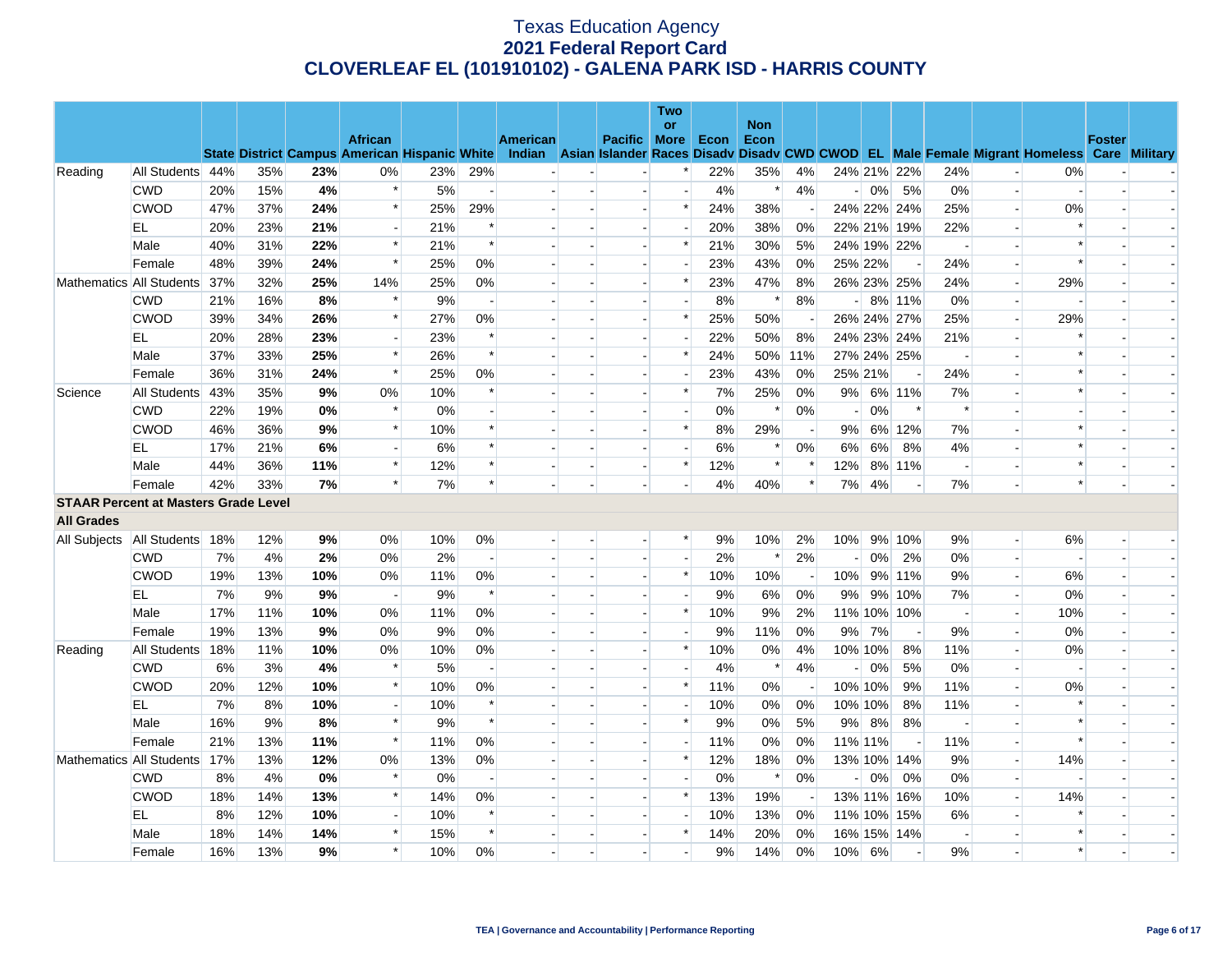|         |              |     |     |    | <b>African</b><br><b>State District Campus American Hispanic White</b> |    | <b>American</b> | Pacific More | <b>Two</b><br>or | Econ  | <b>Non</b><br>Econ |    |       |          |    |    | Indian Asian Islander Races Disady Disady CWD CWOD EL Male Female Migrant Homeless Care Military | Foster |  |
|---------|--------------|-----|-----|----|------------------------------------------------------------------------|----|-----------------|--------------|------------------|-------|--------------------|----|-------|----------|----|----|--------------------------------------------------------------------------------------------------|--------|--|
| Science | All Students | 19% | 12% | 2% | $0\%$                                                                  | 2% |                 |              |                  | $1\%$ | 13%                | 0% |       | 2% 0%    | 2% | 2% |                                                                                                  |        |  |
|         | <b>CWD</b>   | 8%  | 3%  | 0% |                                                                        | 0% |                 |              |                  | $0\%$ |                    | 0% |       | 0%       |    |    |                                                                                                  |        |  |
|         | <b>CWOD</b>  | 20% | 13% | 2% |                                                                        | 2% |                 |              |                  | 1%    | 14%                |    | $2\%$ | 0%       | 2% | 2% |                                                                                                  |        |  |
|         | EL           | 4%  | 5%  | 0% |                                                                        | 0% |                 |              |                  | $0\%$ |                    | 0% |       | 0% 0%    | 0% | 0% |                                                                                                  |        |  |
|         | Male         | 20% | 12% | 2% |                                                                        | 2% |                 |              |                  | 2%    |                    |    |       | $2\%$ 0% | 2% |    |                                                                                                  |        |  |
|         | Female       | 18% | 12% | 2% |                                                                        | 2% |                 |              |                  | $0\%$ | 20%                |    |       | 2% 0%    |    | 2% |                                                                                                  |        |  |

- Indicates there are no students in the group.

\* Indicates results are masked due to small numbers to protect student confidentiality.

### **Part (iii): Academic Growth and Graduation Rate**

#### **Part (iii)(I): Academic Growth**

This section provides information on students' academic growth for mathematics and reading/ELA for public elementary schools and secondary schools which don't have a graduation rate, for the 2020-21 school year. These results include all students tested, regardless of whether they were in the accountability subset. (CWD: children with disability; CWOD: children without disability; EL: English learner)

 *USDE waived reporting requirements in Section 1111(h)(1)(C)(iii)(I) (other academic indicator results for schools that are not high schools) for the 2020-21 school year.* 

#### **Part (iii)(II): Graduation Rate**

This section provides information on high school graduation rates for the class of 2020.

# **There is no data for this campus.**

### **Part (iv): English Language Proficiency**

This section provides information on the number and percentage of English learners achieving English language proficiency based on the 2021 Texas English Language Proficiency Assessment System (TELPAS) data. (EL: English learner)

| <b>Total</b> | <b>EL in Proficiency</b> | <b>Rate of</b> |
|--------------|--------------------------|----------------|
| <b>Class</b> | of EL                    | Proficiency    |
| 472          | 39                       |                |

- Indicates there are no students in the group.
- \* Indicates results are masked due to small numbers to protect student confidentiality.
- $\diamond$  Indicates data reporting does not meet for Minimum Size.